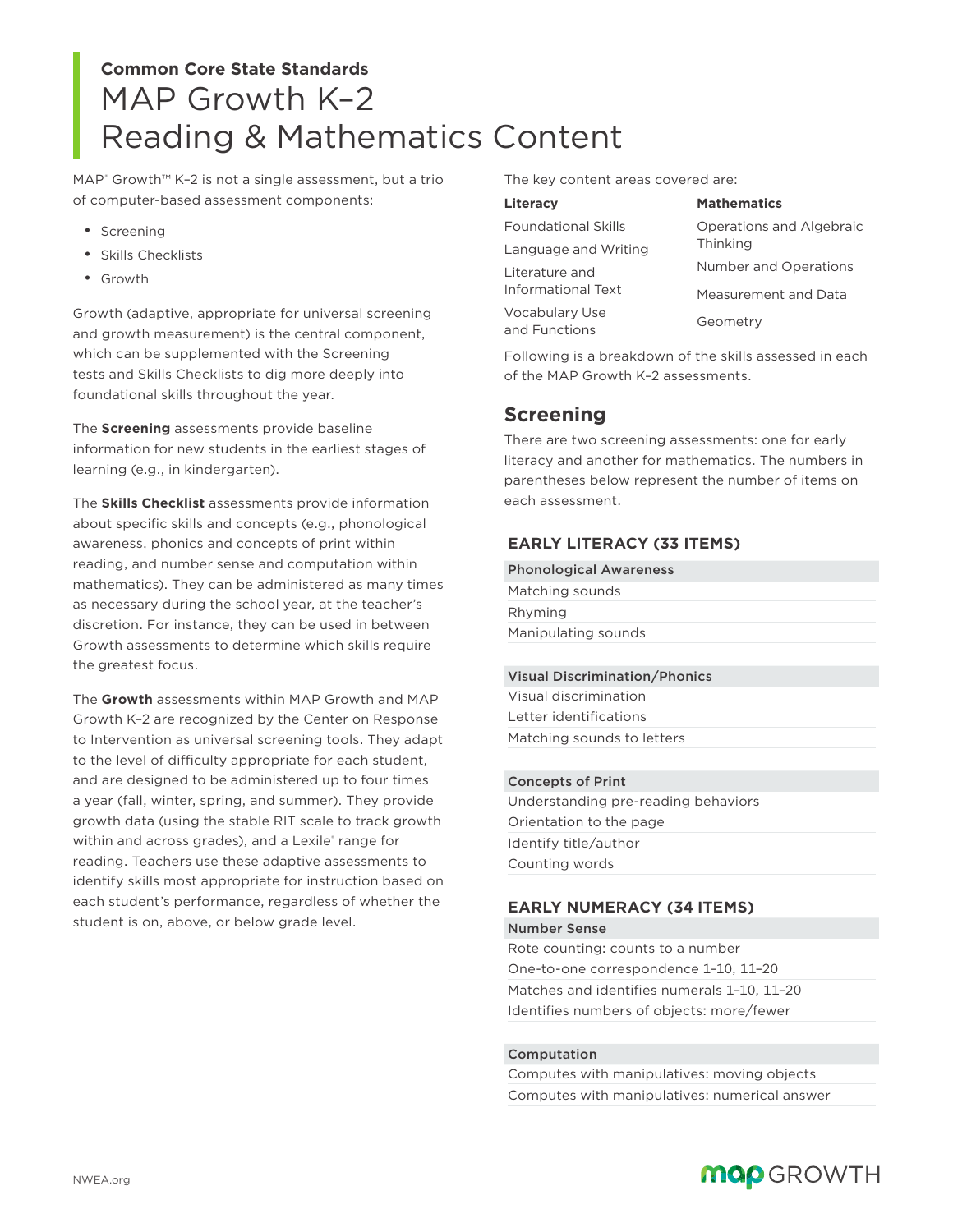# **Skills Checklists**

There is an individual assessment for each skill area. Below, you can see each available assessment highlighted in gray, followed by a list of sub-skills that are covered on it. The numbers in parentheses represent the number of items on each assessment.

# **READING**

Phonological Awareness (37) Rhyming

Identifying number of syllables (one, two, and three) Blending

Letter Identification (54)

Upper case and lower case

Phonemic Awareness: Phoneme Identification (46) Initial and final consonants Middle vowels

Phonemic Awareness: Manipulation of Sounds (37) Blending of sounds Substitution of sounds: beginning, middle, and end Deletion of sounds

Phonics: Matching Letters to Sounds (33) Consonant and vowel sounds

Syllable Types: Vowel, Digraphs/Diphthongs (23) Digraphs and diphthongs

Syllable Types: CVC, CVCe, R-Controlled (16) CVC and CVCe R-Controlled

Decoding Consonant Blends/Digraphs (49) Initial and final blends Initial and final digraphs

Decoding: Spelling Patterns/Word Families (20) Word families

Decoding: Multi-Syllable Words, Affixes, Open/C+le (33) Inflectional endings Prefixes and suffixes Open and closed/C+le syllables

# **MATHEMATICS**

Number Sense to 10—Counting, Ordering, Place Value (35) Counts to 10: forwards and backwards One-to-one correspondence Identifies position: first, last and 1st–10th Compares numbers using words Groups objects into 10s

# Number Sense to 10—Identifying/Representing (38)

Names numerals Represents numerals correctly Composes and decomposes numbers Identifies or represents whole, part of, half Identifies a penny, a nickel, and a dime Identifies name of coin worth 1¢, 5¢, 10¢

#### Number Sense to 20—Counting, Place Value (27)

Counts by 1s, 2s, and 5s Counts backwards Counts on from any number by 1s One-to-one correspondence Groups objects into 10s and 1s

#### Number Sense to 20—Ordering (32)

Identifies position: 11th to 20th Compares numbers 1–20 using words Identifies number 1 more/less than a given number Identifies numbers between two given numbers Compares the value of one coin to another: penny, nickel, dime

#### Number Sense to 20—Identifying/Representing (38) Identifies numerals and represents numbers Composes and decomposes numbers

Identifies multiple ways of representing numbers Identifies or represents 1/4, 2/4, 3/4, 4/4

Number Sense to 100—Place Value (22) Identifies standard form name Identifies number of sets given pictures Identifies number of sets given numbers Reorganizes groups of 10s and 1s

#### Number Sense to 100—Counting (23) Counts on by 1s, 2s, 5s, and 10s

Counts by 10s to 100

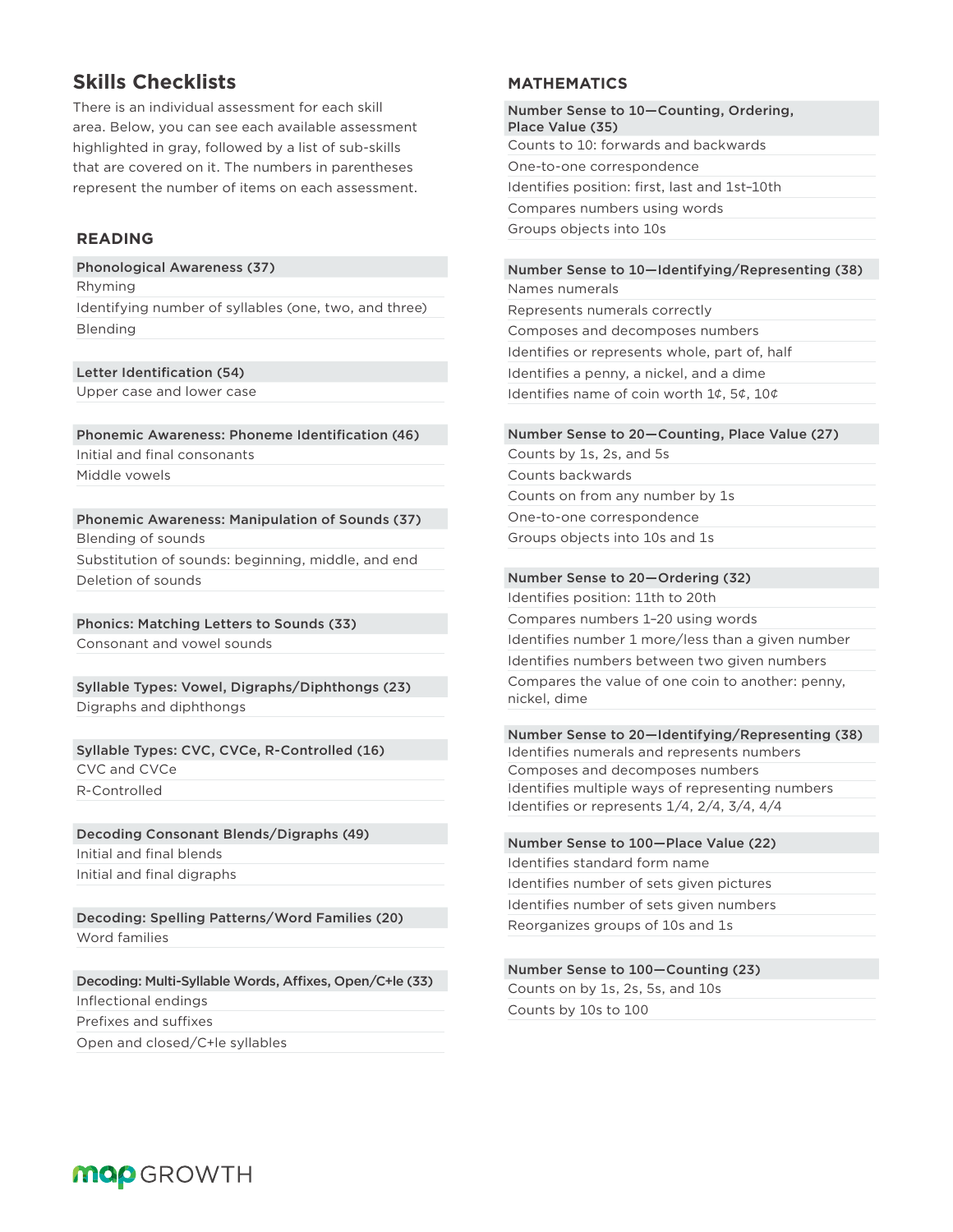# **MATHEMATICS**

#### Number Sense to 100—Ordering (27)

Compares numbers

Identifies number 1 > and < a given number

Identifies numbers between two given numbers

Orders and compares the value of coins

#### Number Sense to 100—Identifying/Representing (38)

Identifies numerals and represents numbers

Composes and decomposes numbers

Identifies multiple ways of representing numbers

Fractions: thirds

Money

# Number Sense to 1000—Place Value (23)

Groups objects into 100s, 10s, and 1s

Identifies the number of 100s, 10s, and 1s in a number Identifies the standard form of a number from

expanded form

Identifies multiple ways of showing the same number using place value

# Number Sense to 1000—Counting (26)

Counts by 3s

Counts on by 2s and 5s

Counts by 10s and 100s from numbers < 100 and > 100 Counts by 10s from any multiple of 10 Counts on by 10s from any number

# Number Sense to 1000—Identifying/Representing (34)

Identifies numerals and represents numbers Composes and decomposes Multiple ways of representing numbers

Fractions: eighths

Money

# Number Sense to 1000—Ordering (37)

Compares numbers using words and symbols Identifies number 10 less/more than a given number Identifies number 100 less/more than a given number Identifies numbers between two given numbers

Computation to 10—Problem Solving (12) Addition: story problems Subtraction: story problems

# Computation to 10—Using Manipulatives (22)

Addition: computation and story problems using manipulatives Subtraction: computation and story problems using manipulatives

#### Computation to 10—Using Numbers (27)

Addition: two 1-digit numbers—horizontal and vertical Addition: three 1-digit numbers Subtraction: two 1-digit numbers—horizontal and vertical

#### Computation to 20—Problem Solving (12)

Addition: story problems Subtraction: story problems

#### Computation to 20—Using Manipulatives (22)

Addition: computation and story problems using manipulatives Subtraction: computation and story problems using manipulatives

# Computation to 20—Using Numbers (27)

Addition: two 1-digit numbers - horizontal and vertical Addition: three 1-digit numbers Subtraction: two 1-digit numbers horizontal and vertical

# Computation to 100—w/Regrouping—

Using Manipulatives (22) Addition and subtraction: using manipulatives Multiplication: using manipulatives Division: using manipulatives

#### Computation to 100—No Regrouping— Using Manipulatives (22)

Addition and subtraction: using manipulatives Multiplication: using manipulatives Division: using manipulatives

#### Computation to 100—No Regrouping— Problem Solving (27)

Addition: story problems Subtraction: story problems

#### Computation to 100—No Regrouping— Using Numbers (37)

Addition: 1- or 2-digit numbers—horizontal/vertical

Addition: multiple 1- and 2-digit numbers Subtraction: two 1- or 2-digit numbers horizontal/vertical

Multiplication: basic facts—horizontal/vertical